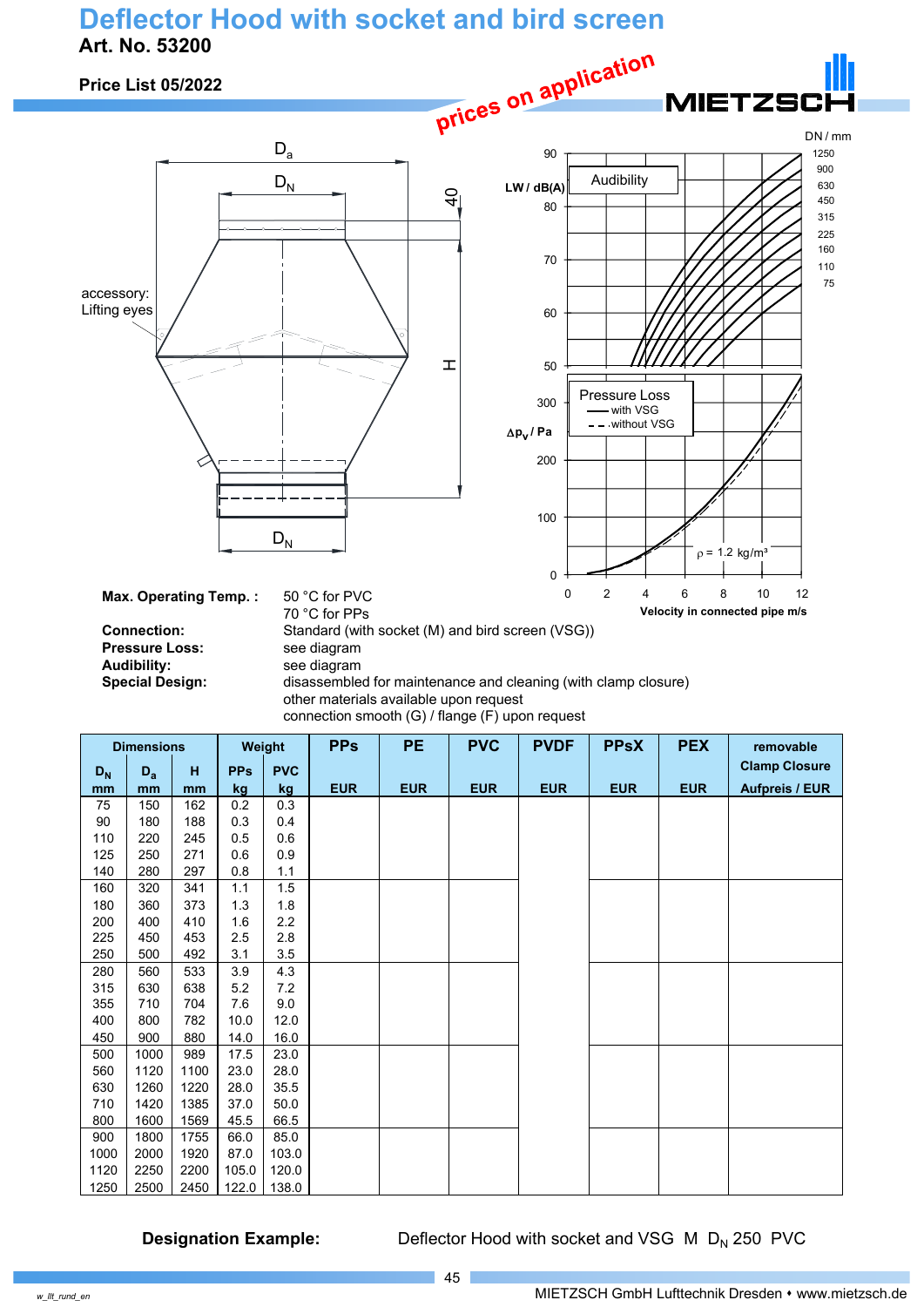## **Exhaust Air Hood with socket and bird screen Art. No. 53210**



connection smooth (G) / flange (F) upon request

| <b>Dimensions</b> |         |      | Weight     | <b>PPs</b> | <b>PE</b>  | <b>PVC</b> | <b>PVDF</b> | <b>PPsX</b> | <b>PEX</b> | removable  |                       |
|-------------------|---------|------|------------|------------|------------|------------|-------------|-------------|------------|------------|-----------------------|
| $D_N$             | $D_{a}$ | н    | <b>PPs</b> | <b>PVC</b> |            |            |             |             |            |            | <b>Clamp Closure</b>  |
| mm                | mm      | mm   | kg         | kg         | <b>EUR</b> | <b>EUR</b> | <b>EUR</b>  | <b>EUR</b>  | <b>EUR</b> | <b>EUR</b> | <b>Aufpreis / EUR</b> |
| 75                | 135     | 120  | 0.1        | 0.1        |            |            |             |             |            |            |                       |
| 90                | 170     | 133  | 0.1        | 0.2        |            |            |             |             |            |            |                       |
| 110               | 190     | 165  | 0.2        | 0.2        |            |            |             |             |            |            |                       |
| 125               | 210     | 167  | 0.3        | 0.3        |            |            |             |             |            |            |                       |
| 140               | 235     | 179  | 0.3        | 0.4        |            |            |             |             |            |            |                       |
| 160               | 260     | 221  | 0.4        | 0.5        |            |            |             |             |            |            |                       |
| 180               | 290     | 249  | 0.5        | 0.6        |            |            |             |             |            |            |                       |
| 200               | 325     | 280  | 0.7        | 0.8        |            |            |             |             |            |            |                       |
| 225               | 365     | 308  | 0.9        | 1.0        |            |            |             |             |            |            |                       |
| 250               | 410     | 331  | 1.3        | 1.1        |            |            |             |             |            |            |                       |
| 280               | 460     | 365  | 1.5        | 1.8        |            |            |             |             |            |            |                       |
| 315               | 515     | 413  | 2.2        | 2.6        |            |            |             |             |            |            |                       |
| 355               | 595     | 450  | 3.1        | 3.6        |            |            |             |             |            |            |                       |
| 400               | 675     | 489  | 4.2        | 4.8        |            |            |             |             |            |            |                       |
| 450               | 765     | 550  | 6.2        | 6.5        |            |            |             |             |            |            |                       |
| 500               | 830     | 596  | 6.6        | 8.9        |            |            |             |             |            |            |                       |
| 560               | 950     | 685  | 10.5       | 12.0       |            |            |             |             |            |            |                       |
| 630               | 1100    | 771  | 12.0       | 15.0       |            |            |             |             |            |            |                       |
| 710               | 1210    | 865  | 15.5       | 19.5       |            |            |             |             |            |            |                       |
| 800               | 1375    | 975  | 20.0       | 25.5       |            |            |             |             |            |            |                       |
| 900               | 1530    | 1100 | 33.0       | 39.0       |            |            |             |             |            |            |                       |
| 1000              | 1700    | 1220 | 44.0       | 53.0       |            |            |             |             |            |            |                       |
| 1120              | 1900    | 1370 | 58.5       | 57.0       |            |            |             |             |            |            |                       |
| 1250              | 2120    | 1530 | 71.0       | 68.0       |            |            |             |             |            |            |                       |

**Designation Example:** Exhaust Air Hood with socket and VSG M D<sub>N</sub> 250 PVC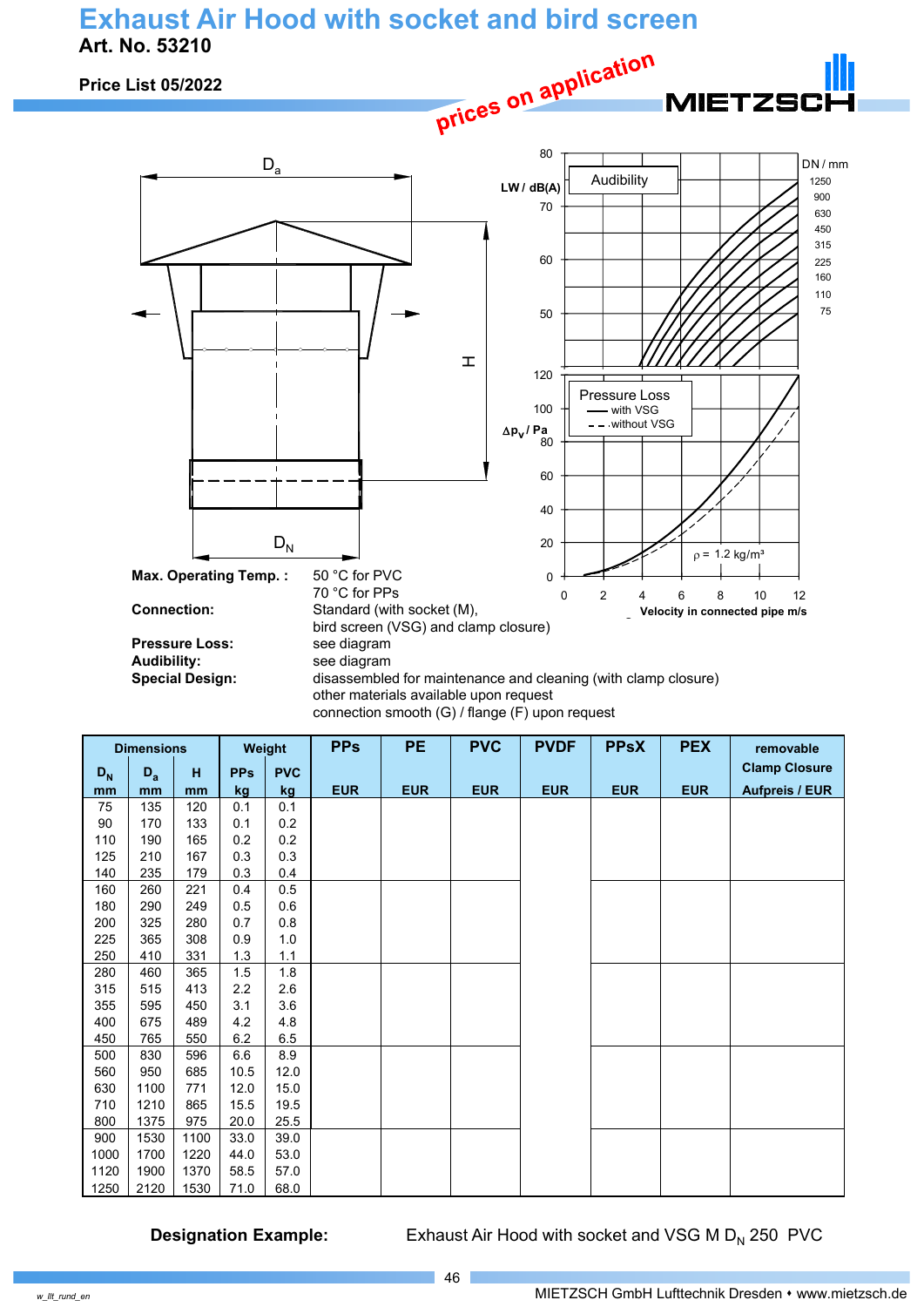## **Outside Air Hood with socket and bird screen Art. No. 53240**

**Prices on application Price List 05/2022 MIETZS**  $\mathbf{I}$  $\overline{\mathscr{N}}$ ▼  $D_N$ **Max. Operating Temp. :** 50 °C for PVC

70 °C for PPs **Connection:** Standard (with socket (M) and bird screen (VSG)) **Special Design:** disassembled for maintenance and cleaning (with clamp closure) other materials available upon request connection smooth (G) / flange (F) upon request

| <b>Dimensions</b>         |       |      | Weight     |            | <b>PPs</b> | <b>PE</b>  | <b>PVC</b> | <b>PPSX</b> | <b>PEX</b> | removable             |
|---------------------------|-------|------|------------|------------|------------|------------|------------|-------------|------------|-----------------------|
| $\mathsf{D}_{\mathsf{N}}$ | $D_a$ | н    | <b>PPs</b> | <b>PVC</b> |            |            |            |             |            | <b>Clamp Closure</b>  |
| mm                        | mm    | mm   | kg         | kg         | <b>EUR</b> | <b>EUR</b> | <b>EUR</b> | <b>EUR</b>  | <b>EUR</b> | <b>Aufpreis / EUR</b> |
| 75                        | 150   | 162  | 0.2        | 0.3        |            |            |            |             |            |                       |
| 90                        | 180   | 188  | 0.3        | 0.4        |            |            |            |             |            |                       |
| 110                       | 220   | 245  | 0.5        | 0.6        |            |            |            |             |            |                       |
| 125                       | 250   | 271  | 0.6        | 0.9        |            |            |            |             |            |                       |
| 140                       | 280   | 297  | 0.8        | 1.1        |            |            |            |             |            |                       |
| 160                       | 320   | 341  | 1.1        | 1.5        |            |            |            |             |            |                       |
| 180                       | 360   | 373  | 1.3        | 1.8        |            |            |            |             |            |                       |
| 200                       | 400   | 410  | 1.6        | 2.2        |            |            |            |             |            |                       |
| 225                       | 450   | 453  | 2.5        | 2.8        |            |            |            |             |            |                       |
| 250                       | 500   | 492  | 3.1        | 3.5        |            |            |            |             |            |                       |
| 280                       | 560   | 533  | 3.9        | 4.3        |            |            |            |             |            |                       |
| 315                       | 630   | 638  | 5.2        | 7.2        |            |            |            |             |            |                       |
| 355                       | 710   | 704  | 7.6        | 9.0        |            |            |            |             |            |                       |
| 400                       | 800   | 782  | 10.0       | 12.0       |            |            |            |             |            |                       |
| 450                       | 900   | 880  | 14.0       | 16.0       |            |            |            |             |            |                       |
| 500                       | 1000  | 989  | 17.5       | 23.0       |            |            |            |             |            |                       |
| 560                       | 1120  | 1100 | 23.0       | 28.0       |            |            |            |             |            |                       |
| 630                       | 1260  | 1220 | 28.0       | 35.5       |            |            |            |             |            |                       |
| 710                       | 1420  | 1385 | 37.0       | 50.0       |            |            |            |             |            |                       |
| 800                       | 1600  | 1569 | 45.5       | 66.5       |            |            |            |             |            |                       |
| 900                       | 1800  | 1755 | 66.0       | 85.0       |            |            |            |             |            |                       |
| 1000                      | 2000  | 1920 | 87.0       | 103.0      |            |            |            |             |            |                       |
| 1120                      | 2250  | 2200 | 105.0      | 120.0      |            |            |            |             |            |                       |
| 1250                      | 2500  | 2450 | 122.0      | 138.0      |            |            |            |             |            |                       |

**Designation Example:** Outside Air Hood with socket and VSG M D<sub>N</sub> 250 PVC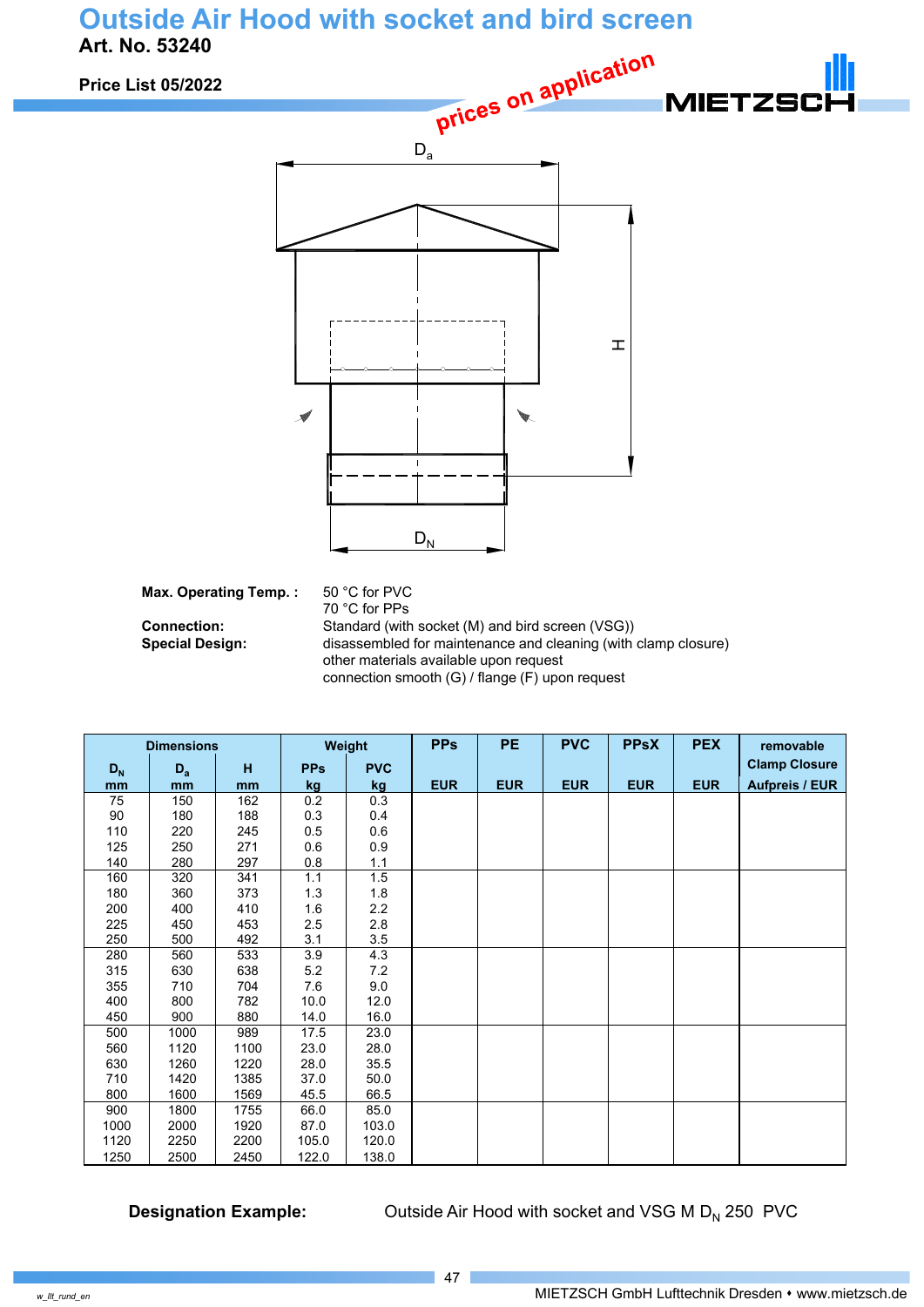

| <b>Max. Operating Temp.:</b> | 50 °C for PVC<br>70 °C for PPs                          |
|------------------------------|---------------------------------------------------------|
| <b>Protection:</b>           | Plastic (PPs, PE, PVC, PPsX, PVDF), mesh width 20 mm    |
| <b>Connection:</b>           | welded with socket                                      |
| <b>Pressure Loss:</b>        | for exhaust see diagram (including exit loss)           |
| <b>Special Design:</b>       | other materials an special sizes available upon request |

0

0 2 4 6 8 10 12

**Velocity in connected pipe m/s** 

| <b>Dimensions</b> | <b>PPs</b> | <b>PE</b>  | <b>PVC</b> | <b>PVDF</b> | <b>PPsX</b> |
|-------------------|------------|------------|------------|-------------|-------------|
| $D_{N}$           |            |            |            |             |             |
| mm                | <b>EUR</b> | <b>EUR</b> | <b>EUR</b> | <b>EUR</b>  | <b>EUR</b>  |
| 75                |            |            |            |             |             |
| 90                |            |            |            |             |             |
| 110               |            |            |            |             |             |
| 125               |            |            |            |             |             |
| 140               |            |            |            |             |             |
| 160               |            |            |            |             |             |
| 180               |            |            |            |             |             |
| 200               |            |            |            |             |             |
| 225               |            |            |            |             |             |
| 250               |            |            |            |             |             |
| 280               |            |            |            |             |             |
| 315               |            |            |            |             |             |
| 355               |            |            |            |             |             |
| 400               |            |            |            |             |             |
| 450               |            |            |            |             |             |
| 500               |            |            |            |             |             |
| 560               |            |            |            |             |             |
| 630               |            |            |            |             |             |
| 710               |            |            |            |             |             |
| 800               |            |            |            |             |             |

48

**Designation Example:** Protective Pipe M D<sub>N</sub> 250 x 500 lg. PVC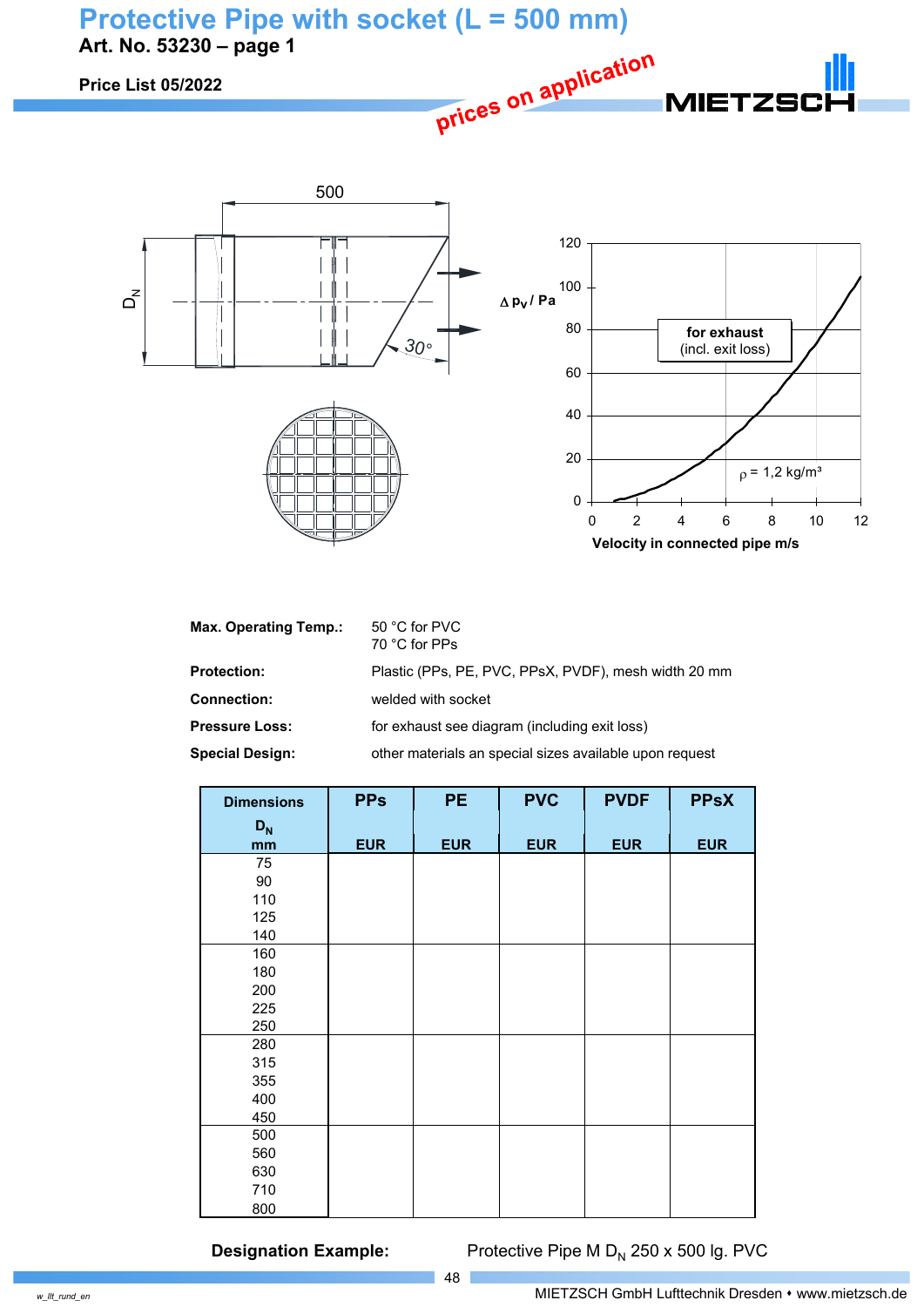



| 50 °C for PVC<br>70 °C for PPs                          |
|---------------------------------------------------------|
| Plastic (PPs, PE, PVC, PPsX, PVDF), mesh width 20 mm    |
| welded with socket                                      |
| for exhaust see diagram (including exit loss)           |
| other materials an special sizes available upon request |
|                                                         |

| <b>Dimensions</b> | <b>PPs</b> | <b>PE</b>  | <b>PVC</b> | <b>PVDF</b> | <b>PPsX</b> |
|-------------------|------------|------------|------------|-------------|-------------|
| $D_{N}$           |            |            |            |             |             |
| mm                | <b>EUR</b> | <b>EUR</b> | <b>EUR</b> | <b>EUR</b>  | <b>EUR</b>  |
| 75                |            |            |            |             |             |
| 90                |            |            |            |             |             |
| 110               |            |            |            |             |             |
| 125               |            |            |            |             |             |
| 140               |            |            |            |             |             |
| 160               |            |            |            |             |             |
| 180               |            |            |            |             |             |
| 200               |            |            |            |             |             |
| 225               |            |            |            |             |             |
| 250               |            |            |            |             |             |
| 280               |            |            |            |             |             |
| 315               |            |            |            |             |             |
| 355               |            |            |            |             |             |
| 400               |            |            |            |             |             |
| 450               |            |            |            |             |             |
| 500               |            |            |            |             |             |
| 560               |            |            |            |             |             |
| 630               |            |            |            |             |             |
| 710               |            |            |            |             |             |
| 800               |            |            |            |             |             |

49

**Designation Example:** Protective Pipe M D<sub>N</sub> 250 x 1000 lg. PVC

 $\vec{d}$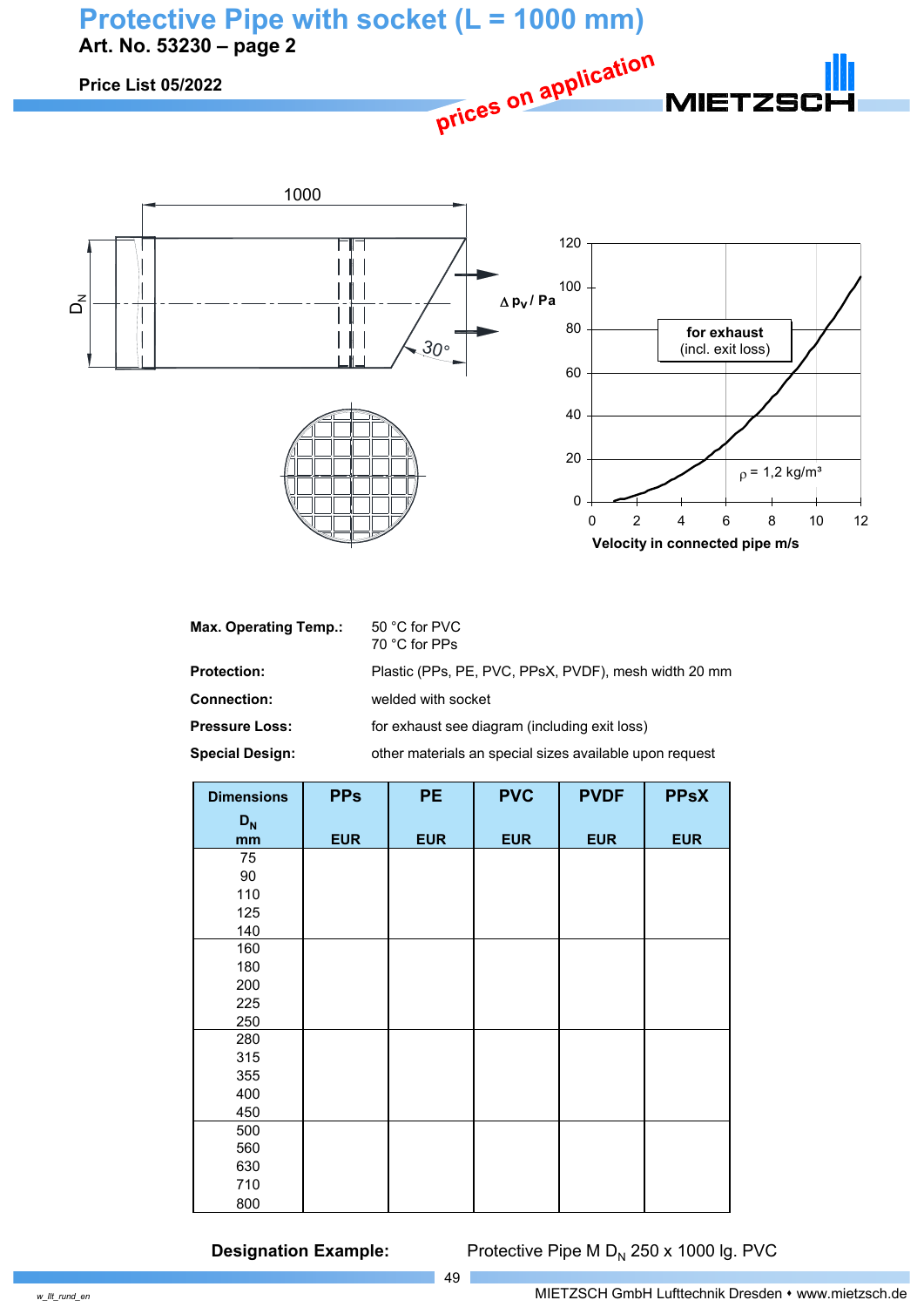## **Roof Outlet - straight Art. No. 53400 – page 1**

On site insulation

**Price List 05/2022**





| <b>Dimensions</b> |      |      | <b>PPs</b> | PE         | <b>PP</b>  | <b>PVC</b> | <b>PVDF</b> | <b>PPsX</b> | surcharge            |
|-------------------|------|------|------------|------------|------------|------------|-------------|-------------|----------------------|
| <b>DN</b>         | Da   | a    |            |            |            |            |             |             | <b>Sealing plate</b> |
| mm                | mm   | mm   | <b>EUR</b> | <b>EUR</b> | <b>EUR</b> | <b>EUR</b> | <b>EUR</b>  | <b>EUR</b>  | <b>EUR</b>           |
| 75                | 90   | 400  |            |            |            |            |             |             |                      |
| 90                | 110  | 400  |            |            |            |            |             |             |                      |
| 110               | 140  | 500  |            |            |            |            |             |             |                      |
| 125               | 160  | 500  |            |            |            |            |             |             |                      |
| 140               | 160  | 500  |            |            |            |            |             |             |                      |
| 160               | 180  | 500  |            |            |            |            |             |             |                      |
| 180               | 200  | 600  |            |            |            |            |             |             |                      |
| 200               | 225  | 600  |            |            |            |            |             |             |                      |
| 225               | 250  | 600  |            |            |            |            |             |             |                      |
| 250               | 280  | 600  |            |            |            |            |             |             |                      |
| 280               | 315  | 600  |            |            |            |            |             |             |                      |
| 315               | 355  | 800  |            |            |            |            |             |             |                      |
| 355               | 400  | 800  |            |            |            |            |             |             |                      |
| 400               | 450  | 800  |            |            |            |            |             |             |                      |
| 450               | 500  | 800  |            |            |            |            |             |             |                      |
| 500               | 560  | 1000 |            |            |            |            |             |             |                      |
| 560               | 630  | 1000 |            |            |            |            |             |             |                      |
| 630               | 710  | 1000 |            |            |            |            |             |             |                      |
| 710               | 800  | 1200 |            |            |            |            |             |             |                      |
| 800               | 900  | 1200 |            |            |            |            |             |             |                      |
| 900               | 1000 | 1300 |            |            |            |            |             |             |                      |
| 1000              | 1100 | 1300 |            |            |            |            |             |             |                      |
| 1120              | 1250 | 1450 |            |            |            |            |             |             |                      |
| 1250              | 1400 | 1600 |            |            |            |            |             |             |                      |

**Designation Example:** Roof Outlet straight D<sub>N</sub> 250 k=500 PVC